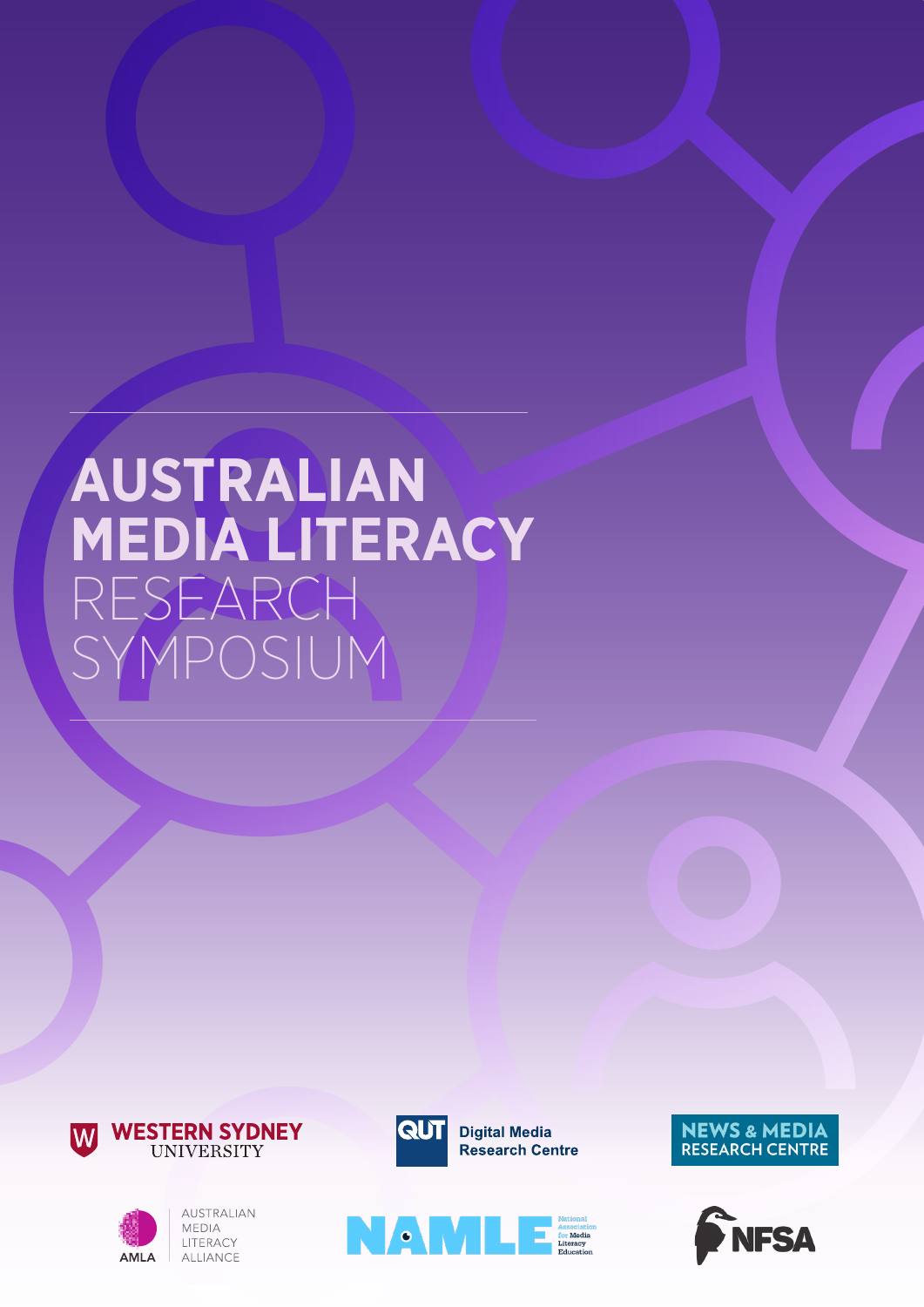# **AUSTRALIAN MEDIA LITERACY**  RESEARCH SYMPOSIUM

# 11:00AM—15:30PM TUESDAY APRIL 13 2021 (AEST)

# **REGISTER HERE FOR**  [Sydney](https://www.eventbrite.com.au/e/australian-media-literacy-research-symposium-sydney-event-tickets-140957083431) • [Canberra](https://www.eventbrite.com/e/australian-media-literacy-research-symposium-canberra-event-tickets-141223004809) • [Brisbane](https://www.eventbrite.com.au/e/australian-media-literacy-research-symposium-brisbane-event-tickets-141229851287)

Our lives are now so saturated with information and media that the ability to use media effectively is a pre-requisite for full participation in society.

Media literacy refers to people's ability to critically engage with information and media in all aspects of their life. At the heart of this critical engagement is the ability to critique media and information as well as media technologies and business models. This includes knowing the way these produce, challenge and subvert relationships, representations and power.

We conducted the first national media literacy survey of adult Australians and found that although most people believe that media literacy is critical to many aspects of their life, many have no access to support when they need it.

This symposium includes synchronous events in Sydney, Canberra and Brisbane. Each event features a panel discussion with researchers and practitioners about the state of media literacy in Australia. Key findings from our research will follow the panel discussion.

We hope that these events will help to build momentum and support collaboration to ensure that media literacy research can inform policy and practice at a time when media literacy is now on the Australia policy agenda.

The event speakers will discuss how media literacy research can help to address key challenges we face in Australian society including the widespread online circulation of misinformation, social and racial inequality, and a lack of trust in our democratic systems.

### **SYMPOSIUM ORGANISERS**



**[Dr Tanya Notley](https://www.westernsydney.edu.au/ics/people/school_based_researchers/tanya_notley),** School of Humanities and Communication Arts and Institute for Culture and Society, Western Sydney University



**[Professor Michael Dezuanni,](https://staff.qut.edu.au/staff/m.dezuanni)** Digital Media Research Center (DMRC), Queensland University of Technology



**[Professor Sora Park](https://researchprofiles.canberra.edu.au/en/persons/sora-park),** News and Media Research Centre, University of Canberra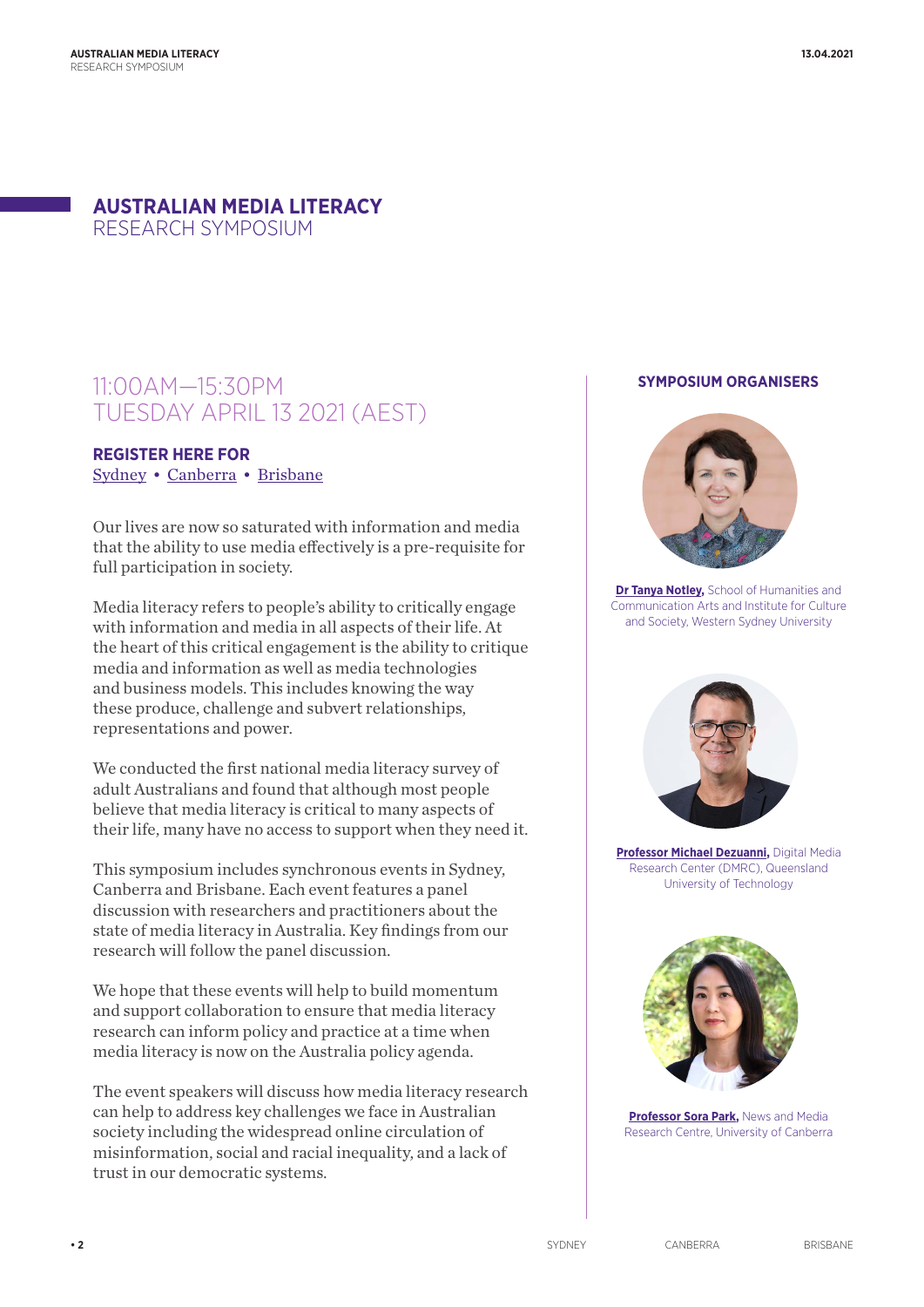# **PROGRAM SCHEDULE**

| $10.40 - 10.55$ | Guests arrive to be seated.                                                                                                              |
|-----------------|------------------------------------------------------------------------------------------------------------------------------------------|
| $11.00 - 12.00$ | International Keynote Speaker, Associate Professor Paul Mihailidis (Live<br>streamed in Sydney/Canberra/Brisbane)                        |
|                 | 'Civic Media Literacies: Pursuing equitable and just civic futures in a<br>time of rampant media cynicism'                               |
| $12.00 - 12.30$ | <b>LUNCH</b> (to be provided at each site)                                                                                               |
| $12.30 - 2.00$  | Panel events in Sydney/Canberra/Brisbane                                                                                                 |
|                 | <b>Sydney:</b> 'Using media literacy to confront the impact of disinformation<br>on our democracy'                                       |
|                 | <b>Canberra:</b> 'News, misinformation and media literacy'                                                                               |
|                 | <b>Brisbane:</b> 'Media Literacy's many tasks - promoting critical<br>engagement with digital platforms'                                 |
| $2:00 - 2.30$   | <b>AFTERNOON TEA</b>                                                                                                                     |
| $2:30 - 3:30$   | 'Media Literacy in Australia' Report Launch                                                                                              |
|                 | <b>Sydney:</b> Opening remarks by Dr Andy Marks, Assistant Vice Chancellor,<br><b>Western Sydney University</b>                          |
|                 | <b>Canberra:</b> Opening remarks by Professor Leigh Sullivan, Deputy Vice<br>Chancellor of Research & Innovation, University of Canberra |
|                 | Brisbane: Opening remarks by Professor Patrik Wikstrom, Director of<br>the Digital Media Research Centre, QUT                            |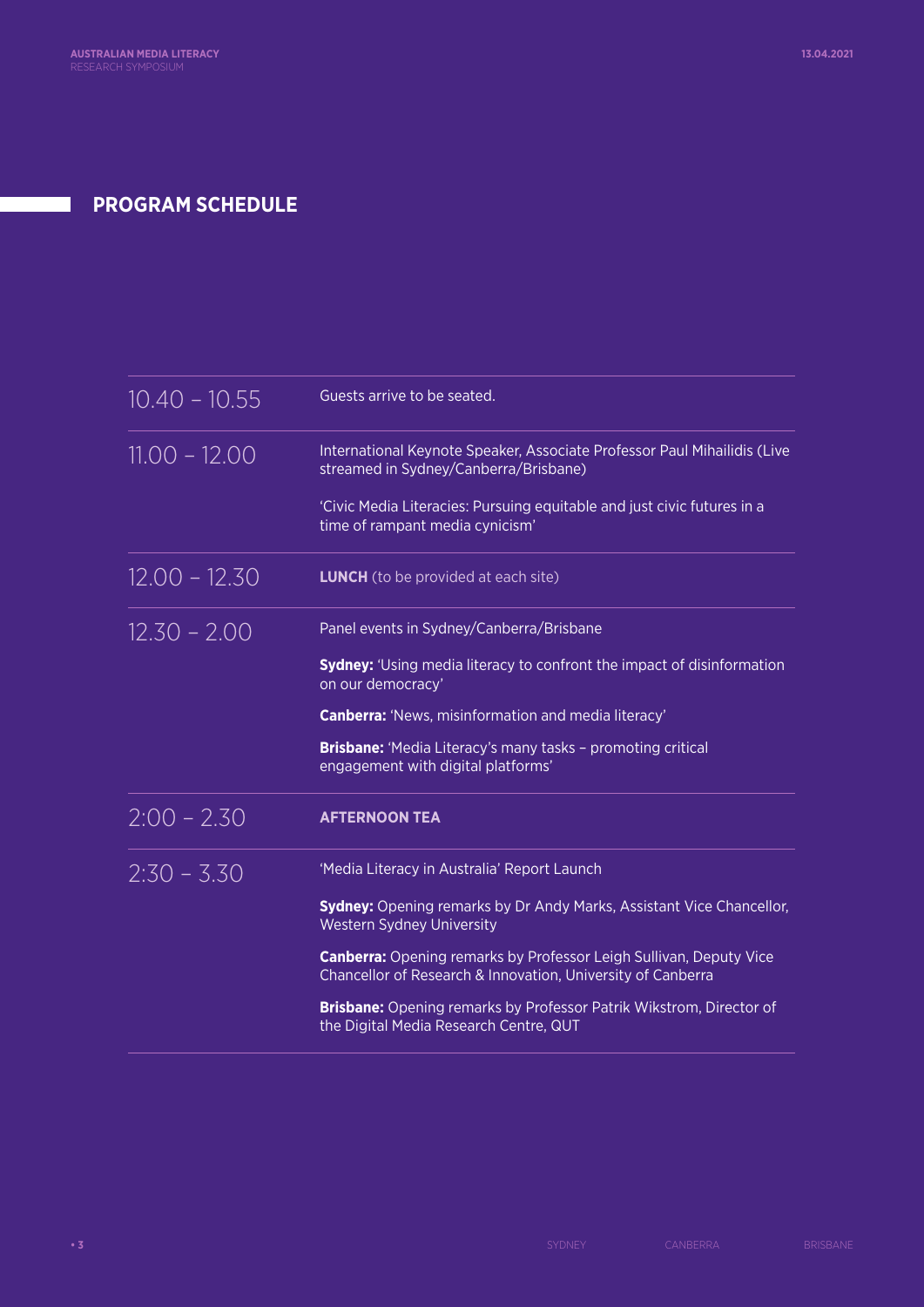# **PROGRAM DETAIL**

# $10.0 - 12.00 - 12.30 -$

### **INTERNATIONAL KEYNOTE:**

ASSOCIATE PROFESSOR PAUL MIHAILIDIS, EMERSON COLLEGE, UNITED STATES

### **CIVIC MEDIA LITERACIES:**

PURSUING EQUITABLE AND JUST CIVIC FUTURES IN A TIME OF RAMPANT MEDIA CYNICISM

Around the world today, societies are increasingly navigating fractured media ecosystems. As we increasingly rely on information and communication from platforms that conflate fact with fiction, and prioritise sensational information over that which is credible and complex, we struggle with increased distrust of and cynicism towards our public institutions, not least of all media institutions. As media technologies continue to develop at ever rapid paces, providing people with the skills and dispositions to navigate these environments is a civic and democratic necessity. It is also a public health priority. This keynote talk will introduce civic media literacies as a pathway forward to help people better navigate abundant information ecosystems and advocate for community priorities. Civic media literacies, I argue, also provide a frame within which to prioritise equity and social justice initiatives with and through media infrastructures.

Paul Mihailidis is an associate professor of civic media and journalism and assistant dean in the school of communication at Emerson College in Boston, MA, where he teaches media literacy, civic media, and community activism. He is founding program director of the *MA in Media Design*, Senior Fellow of the Emerson Engagement Lab, and faculty chair and director of the Salzburg Academy on Media and Global Change. His work has been featured in the *New York Times, the Washington Post, Newsweek, CNN*, and others. Paul has published 7 books and over 50 articles on the intersection of media literacy, civic media and participation in digital culture. His most recent book, *Civic Media Literacies: Re-Imagining Human Connection in an Age of Digital Abundance* (Routledge 2018) explores the ways in which media literacy interventions can prioritise civic impact. Paul has won numerous faculty awards at Emerson College and the Researcher of the Year award by the National Association of Media Literacy Education. He sits on numerous Editorial Boards, and the advisory board for *iCivics* and the *Engagement Lab*.

*Panel events in Sydney/Canberra/Brisbane* 

### **SYDNEY EVENT:**

WESTERN SYDNEY UNIVERSITY PARAMATTA CITY CAMPUS

### **PANEL:**  USING MEDIA LITERACY TO CONFRONT THE IMPACT OF DISINFORMATION ON OUR DEMOCRACY

In Australia, the Covid-19 pandemic has demonstrated that mis- and disinformation contribute to racist actions and behaviours, illegal and dangerous activities and to poor health decisions. More broadly, mis- and disinformation diminish the ability of citizens to make timely and informed decisions, while exacerbating mistrust in news media and public institutions. Around the world a range of strategic responses have been proposed to address the problem of mis- and disinformation and one of these responses focuses on increasing people's media literacy. However, too little is known about how effective media literacy is in preparing people to recognise, avoid and counter mis- and disinformation across a range of topics, contexts, and sociotechnical environments. This panel will share their own research and experiences to inform a public discussion about the role media literacy interventions can play in confronting the problem of mis- and disinformation.

**Facilitator:** Professor James Avanatarkis

- The online ecosystem that supports misinformation (Ariel [Bogle](https://www.arielbogle.com), The Australian Strategic Policy Institute's Cyber Center)
- Understanding misinformation and deconstructing racism around COVID-19 in Australian opinion media (Deliana lacoban, [All Together Now\)](https://alltogethernow.org.au)
- Digital threats to democracy (Chris Cooper, [Reset](https://au.reset.tech)  [Australia\)](https://au.reset.tech)
- Is Wikipedia the antidote to disinformation? (Heather [Ford,](https://profiles.uts.edu.au/Heather.Ford) University of Technology Sydney)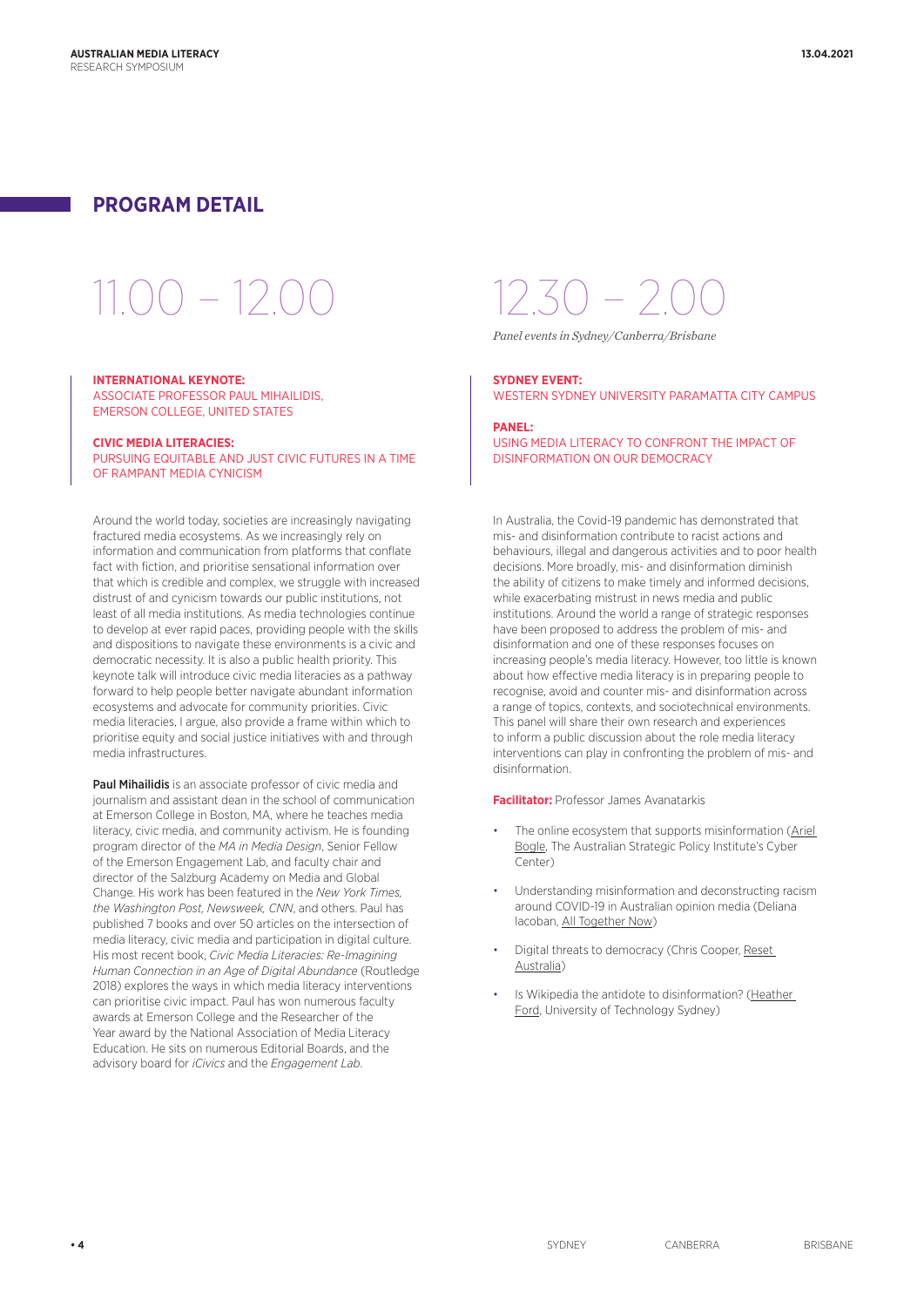# **PROGRAM DETAIL**

#### **CANBERRA EVENT:**

THEATRETTE, NATIONAL FILM & SOUND ARCHIVE

### **PANEL:** NEWS, MISINFORMATION AND MEDIA LITERACY

Much of the attention in relation to media literacy education in Australia has been focused on school-aged children. The media literacy needs of adults and disadvantaged sections of the community have only just started to generate interest in academia and policy discourse. However, educating the general public is not an easy task. This panel will discuss their experiences in media literacy education and research to consider the role of social infrastructures in educating the public in media literacy, focusing primarily on interventions in misinformation. The panel will explore how a networked approach can tackle the issue of media literacy among adults, where collaboration is encouraged, and existing networks are utilised to deliver successful community-based programs.

**Opening address:** Nancy Eyers, Acting CEO National Film and Sound Archives

**Facilitator:** Professor Kerry McCalum, Director, News & Media Research Centre

- Pulling Together The need for an Australian Media & Information Literacy Network (Caroline Fisher, University of Canberra)
- How teaching journalism skills can boost media literacy (Saffron Howden)
- AAP FactCheck Fighting fakes and misinformation (Peter Bodkin, Australian Associated Press)
- Fact and fiction trust us, we know the difference (Sue McKerracher, Australian Library and Information Association)

12.30 – 2.00 12.30 – 2.00

*Panel events in Sydney/Canberra/Brisbane Panel events in Sydney/Canberra/Brisbane* 

### **BRISBANE EVENT:**

QUEENSLAND UNIVERSITY OF TECHNOLOGY – KELVIN GROVE CAMPUS

#### **PANEL:**

MEDIA LITERACY'S MANY TASKS – PROMOTING CRITICAL ENGAGEMENT WITH DIGITAL PLATFORMS.

In recent times, media literacy education has been called upon to respond to a range of complex social and cultural problems. In the aftermath of the storming of the United States Capitol, some media literacy advocates called for an expansion of media literacy in schools and in the community, while others cautioned that media literacy cannot operate in isolation from digital platforms and policy reform. In Australia, disinformation has been prolific in response to disasters like COVID-19, and the Summer 2019/2020 bushfires. Meanwhile, the availability of an ever increasing number of digital platforms continually seems to expand media literacy's focus and the need for educators to expand their knowledge and skill set – whether this be about new platforms like Tik Tok, or dominant visual platforms like Instagram. This panel will canvass Media Literacy education's many tasks and the panellists will provide insights about their own research and experiences to inform a public discussion about the role of media literacy interventions in these complex times.

**Facilitator:** Professor Michael Dezuanni, Program Leader, Digital Inclusion and Participation, Digital Media Research Centre, QUT.

- Media literacy after dark: how hyperpartisans pervert critical engagement (Axel Bruns, Queensland University of Technology)
- The state of play of media literacy education in Australian Schools (Moneth Montemayor, Australians Teachers of Media)
- Using critical frameworks for thinking about Tik Tok (Aleesha Rodriguez)
- First Draft's vaccine misinformation Hub and Dashboard for media literacy (Anne Kruger, First Draft News)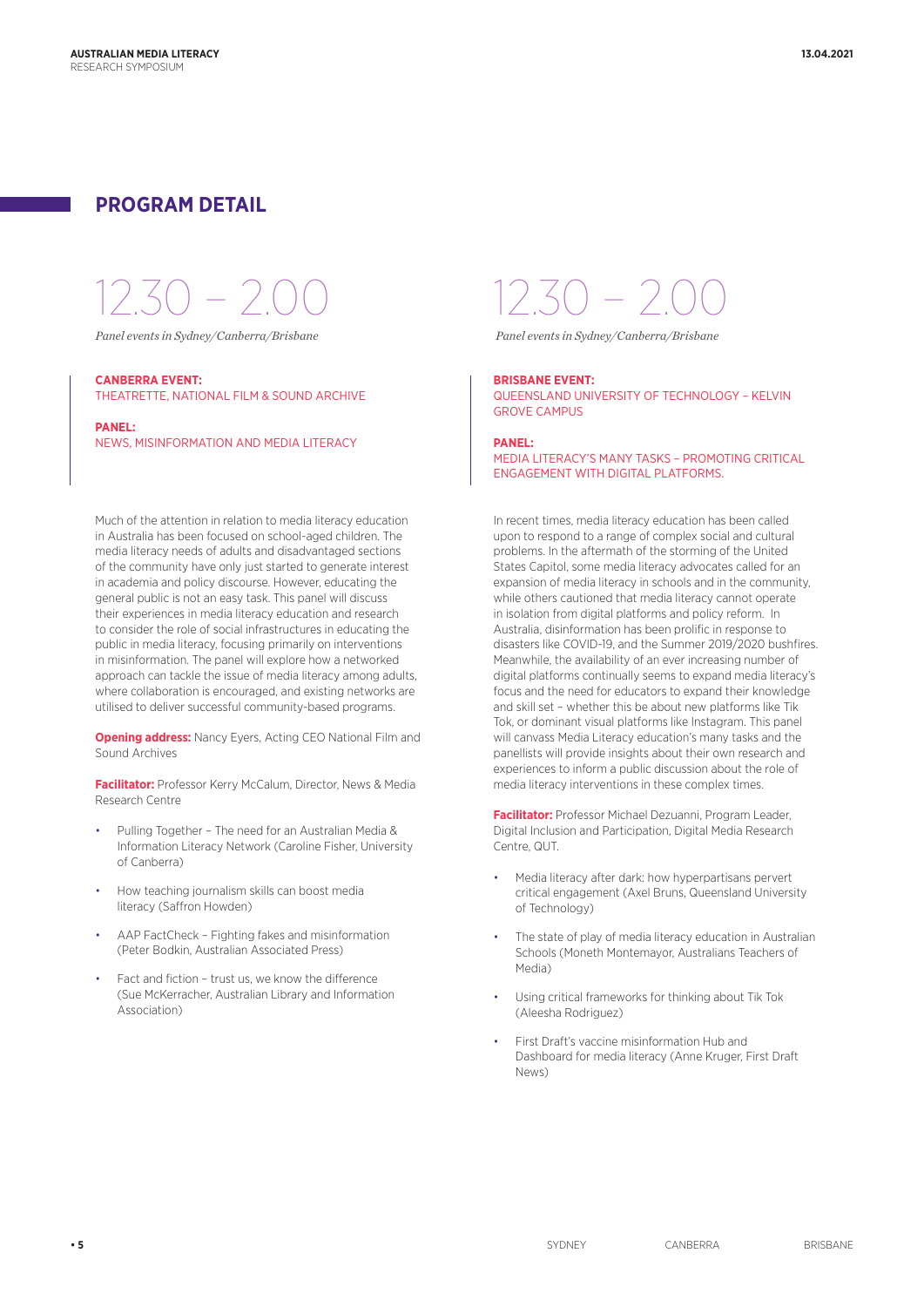# **PROGRAM DETAIL THE SPEAKERS**

# 2.30 – 3.30

### 'MEDIA LITERACY IN AUSTRALIA' REPORT LAUNCH

In November and December 2020 we surveyed a sample of 3,510 adult Australians to understand the different types of media they use, the value they place on different media activities, their confidence in their own media abilities and their access to media literacy support. The findings show that most Australians use several different types of media each day, they believe a diverse range of media activities are important in their life, but their confidence in their own media abilities is unexpectedly low. We also find that far too many Australians don't have access to any media literacy support when they need it. The findings demonstrate that if we accept that media is integral to all aspects of our lives, far more needs to be done to address the needs of groups who are the least confident about their media abilities and who have access to the least support. The findings also show that increasing media literacy can yield direct benefits for increasing people's civic engagement. This presentation of our key findings will be delivered by Professor Sora Park in Canberra, Dr Tanya Notley in Sydney and Professor Michael Dezuanni in Brisbane.



**James Avanatarkis.** Pro Vice Chancellor (Research and Graduate Studies) at Western Sydney University

**James Arvanitakis** is the Pro Vice Chancellor (Research and Graduate Studies) at Western Sydney University. James is internationally recognised for his innovative teaching style and was the recipient of the Prime Minister's University Teacher of the Year Award in 2012 and an Eminent Researcher Award from the Australia India Education Council in 2015. His research areas include citizenship, resilience, piracy and the future of universities. James has authored over 100 articles in his latest book is an edited collection titled Teaching and Learning in Higher Education in India and Australia (2019) published by Routledge.



**Peter Bodkin.** editor of AAP FactCheck, Australian Associated Press

**Peter Bodkin** is an editor and journalist specialising in misinformation and disinformation. As editor of AAP FactCheck, which is part of Australia's national newswire, he oversees the fact-checking of claims made on social media and by public figures. Peter previously worked with social media news agency Storyful and in Ireland as investigations editor at TheJournal.ie among other roles.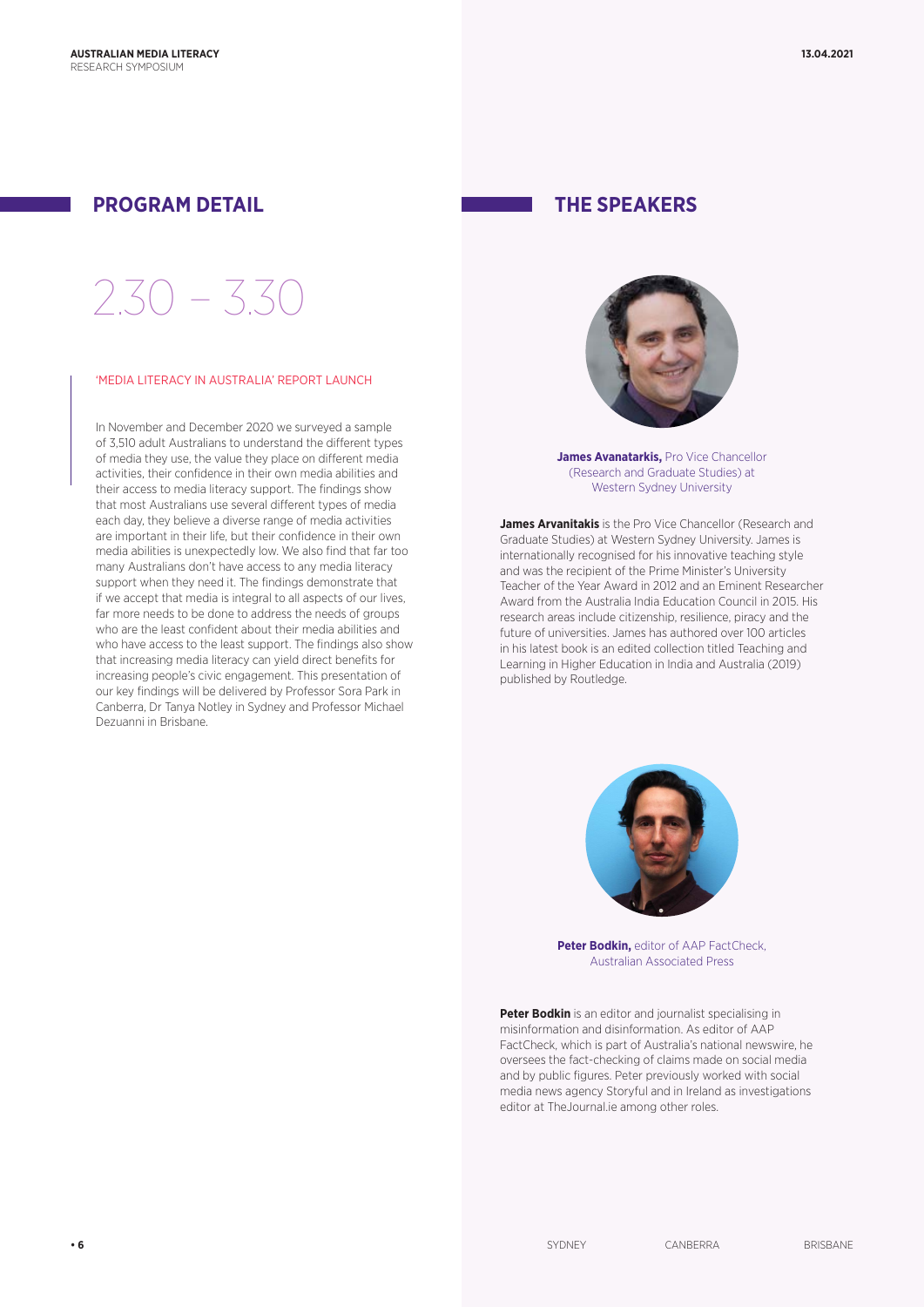# **THE SPEAKERS**



**Ariel Bogle,** journalist and analyst at [The Australian Strategic Policy](https://www.aspi.org.au/program/international-cyber-policy-centre)  [Institute's Cyber Center](https://www.aspi.org.au/program/international-cyber-policy-centre)

**Ariel Bogle** is an analyst with ASPI's International Cyber Policy Centre. Most recently, she was a technology reporter with the Australian Broadcasting Corporation (ABC), where she covered online disinformation, surveillance and internet culture. She was also technology editor at The Conversation and associate editor with Future Tense, a partnership of Slate, New America and Arizona State University. Throughout 2020, [Ariel Bogle reported on](https://www.arielbogle.com/) COVID-19-related misinformation for the ABC, examining how this content was affecting Australians, how and why it was being spread and how the social media platforms were responding.



**Chris Cooper.** Executive Director of [Reset Australia](https://au.reset.tech)

**Chris Cooper** is the Executive Director of Reset Australia, a policy think and advocacy organisation working to counter digital threats to democracy. Part of a global initiative, Reset Australia builds support within parliament, civil society and the public for better regulation of harms caused by the big tech business model. Trained as a cultural anthropologist Chris leverages culture and storytelling to shape awareness and behaviour to enable systems change and drive progress. Over the past ten years, he has co-designed, built and implemented issue-driven programs and campaigns across numerous continents and issue areas.



**Axel Bruns, Professor, Digital Media** [Research Centre,](https://research.qut.edu.au/dmrc/) QUT

**Axel Bruns** is a Professor in the Digital Media Research Centre, and a Chief Investigator in the ARC Centre of Excellence for Automated Decision-Making and Society. His books include *Are Filter Bubbles Real?* (2019) and *Gatewatching and News Curation: Journalism, Social Media, and the Public Sphere* (2018).



**Nancy Eyers,** Acting CEO at the National Film and Sound Archive

**Nancy Eyers** is Acting CEO at the National Film and Sound Archive. Nancy has over 20 years experience working in Executive, Finance, Change and Risk Management positions, operating at Director level for 12 years. Nancy's experience spans a number of different industries, geographies and skillsets. During her most recent roles, which include the Chief Operating Officer and Chief of Staff role at the NFSA, leading the Business Improvement Functions at the NFSA and the Australian National University and working with PricewaterhouseCoopers Consulting, Nancy has focussed on organisation transformation (cultural change and restructure). Her passion is for people; to lead them effectively through organisational restructures and transformational change programs.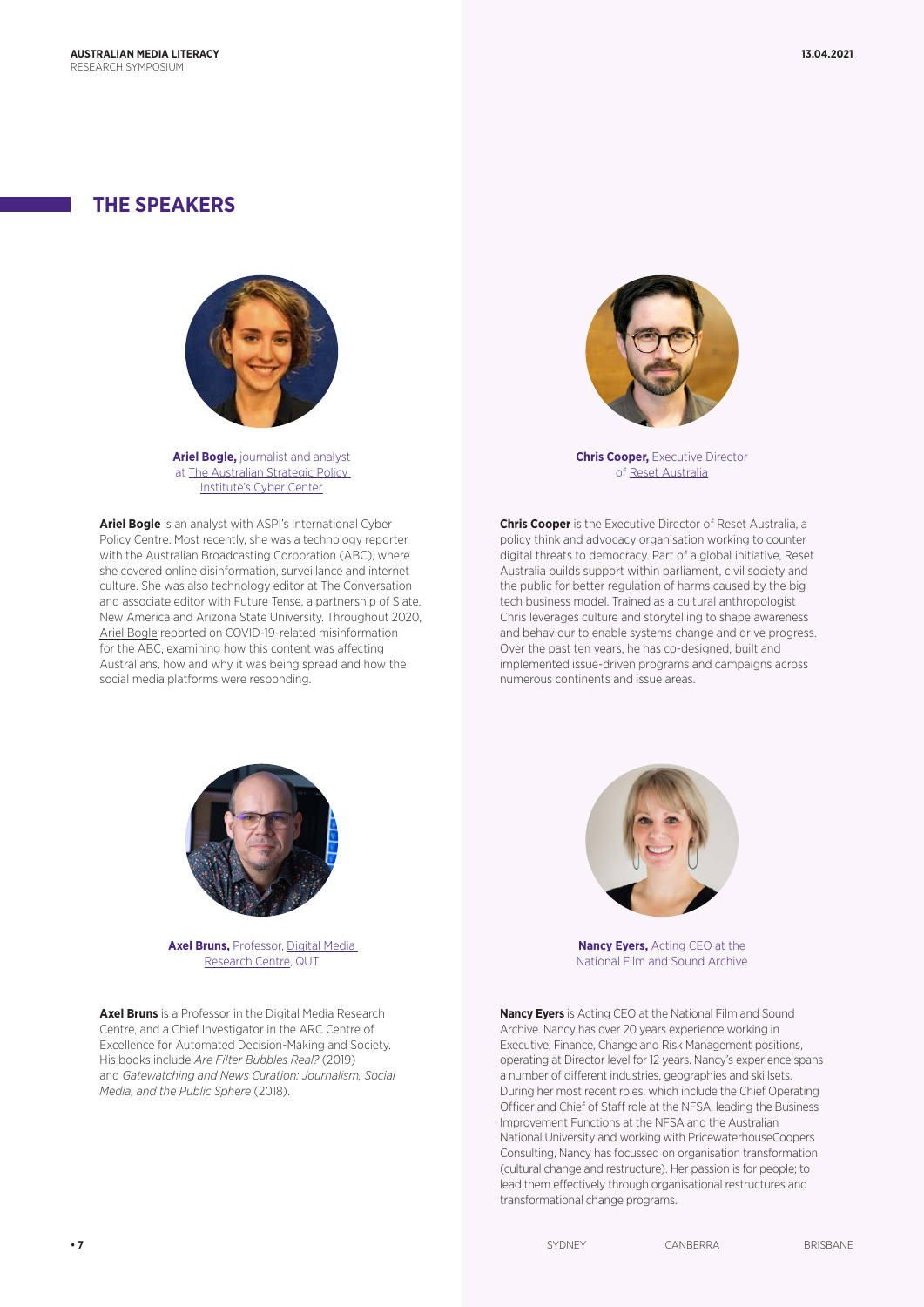# **THE SPEAKERS**



**Caroline Fisher,** Deputy Director of the [News and Media Research Centre,](https://www.canberra.edu.au/research/faculty-research-centres/nmrc)  [University of Canberra](https://www.canberra.edu.au/research/faculty-research-centres/nmrc)

**Dr Caroline Fisher** is an Associate Professor of Communication, and Deputy Director of the News and Media Research Centre, in the Faculty of Arts and Design at the University of Canberra. Caroline is co-author of the Digital News Report: Australia, the discipline leader of journalism, and her project leader of a report commissioned by the Department of Communication and the Arts in 2019 about the state of media literacy for adult Australians.



**Saffron Howden, author, journalist** and media literacy advocate

**Saffron Howden** is an author, journalist and media literacy advocate. She co-wrote *Kid Reporter: The Secret to Breaking News* (2021) and was founder and editor of *Crinkling News,* the national newspaper for young Australians. Saffron was Google News Initiative's first Teaching Fellow for Australia & NZ and worked with Facebook Asia Pacific to develop a digital citizenship curriculum. She has worked as a reporter for *The Sydney Morning Herald, The Daily Telegraph, The Northern Star* and Australian Associated Press (AAP).



**Heather Ford.** Head of Discipline for Digital and Social [Media](https://www.uts.edu.au/future-students/communication/digital-and-social-media) in the School of Communications at the University of Technology, University of Technology Sydney

**Heather Ford** is an Associate Professor and Head of Discipline for [Digital and Social Media](https://www.uts.edu.au/future-students/communication/digital-and-social-media) in the School of Communications at the University of Technology, Sydney (UTS). She is an academic writing, teaching and researching issues relating to digital politics and governance. With a background as an activist for internet rights and intellectual property reform, she now focuses on implications for the increasing deployment of algorithms and automation to organise and construct knowledge about events, people, places and things.



**Deliana lacoban,** Project Manager, [All Together Now](https://alltogethernow.org.au)

**Deliana lacoban** is the Project Manager for All Together Now's Media Monitoring Program. She oversees the research into racialised opinion media, co-designing solutions with communities impacted by racism and the publishing of yearly research reports. Deliana is interested in intersectional work that leads to social inclusion and equity. All Together Now's 2020 report "[Social Commentary, Racism and COVID-19"](https://alltogethernow.org.au/wp-content/uploads/2020/10/ATN-Media-Report-2020_online.pdf) deconstructs the techniques used in racist rhetoric to provide opportunities for media audiences, workers and representatives to understand racism at a deeper level.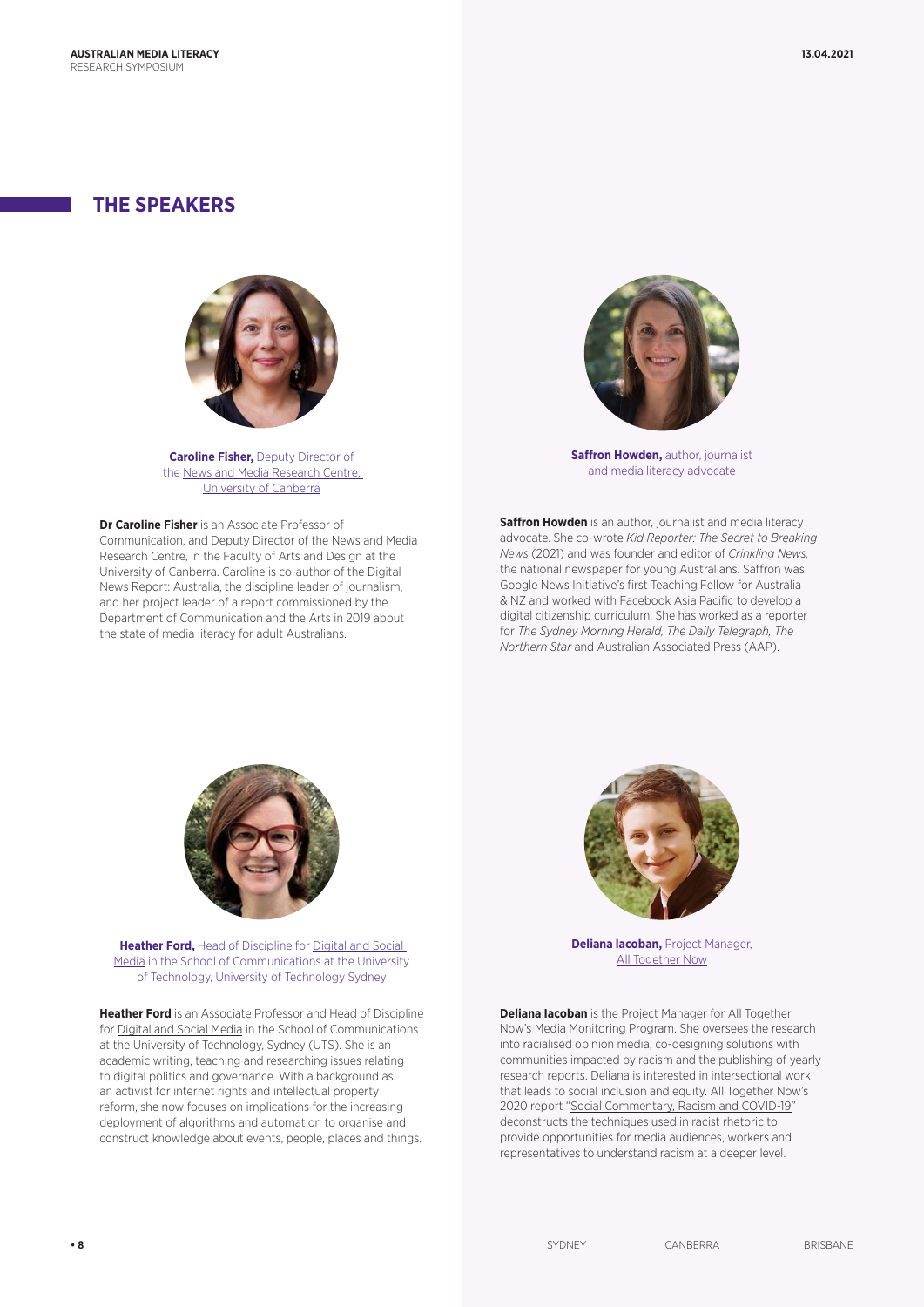# **THE SPEAKERS**



**Anne Kruger,** Director, [First Draft - APAC](https://alltogethernow.org.au/)

**Anne Kruger** is First Draft APAC Director. She launched First Draft in Sydney in 2019 and soon expanded operations into the Asia Pacific (APAC) region. The team's work is published daily in First Draft's newly launched [Vaccine Insights Hub](https://firstdraftnews.org/vaccineinsights/) as well as in First Draft's daily newsletters. Anne is co-chief investigator for DIGI's draft Disinformation Code at the Centre for Media Transition at UTS. She has a PhD in social media verification education. Anne previously worked as a news anchor, editor and journalist with news organisations including CNN and ABC Australia.



**Sue McKerracher, CEO of the Australian Library** [and Information Association \(ALIA\)](https://www.alia.org.au)

**Sue McKerracher** has been a media, marketing and advocacy professional for 35 years, working in the UK and Australia. Trained as a journalist, Sue has worked with libraries for more than 15 years and has been CEO of the Australian Library and Information Association for eight. In her current role, Sue works with other stakeholders to pursue a broad range of interests, including freedom of access to information, digital inclusion and media literacy.



**Kerry McCallum,** Director of the News & Media Research Centre, University of Canberra

**Kerry McCallum** is Director of the News & Media Research Centre at the University of Canberra. Her research specialises in the relationships between changing media and Australian social policy. Kerry is co-author of 'The Dynamics of News and Indigenous Policy in Australia' (Intellect, 2017) and currently leads the ARC-funded project 'Breaking Silences: Media and the Child Abuse Royal Commission'. She previously worked in federal parliament in political and media advisory roles.



**Paul Mihailidis,** Associate Professor, [Emerson College](https://www.emerson.edu/faculty-staff-directory/paul-mihailidis)

**Paul Mihailidis** is an associate professor of civic media and journalism and assistant dean in the school of communication at Emerson College in Boston, MA, where he teaches media literacy, civic media, and community activism. Paul has published 7 books and over 50 articles on the intersection of media literacy, civic media and participation in digital culture. His most recent book, *Civic Media Literacies: Re-Imagining Human Connection in an Age of Digital Abundance*  (Routledge 2018) explores the ways in which media literacy interventions can prioritise civic impact.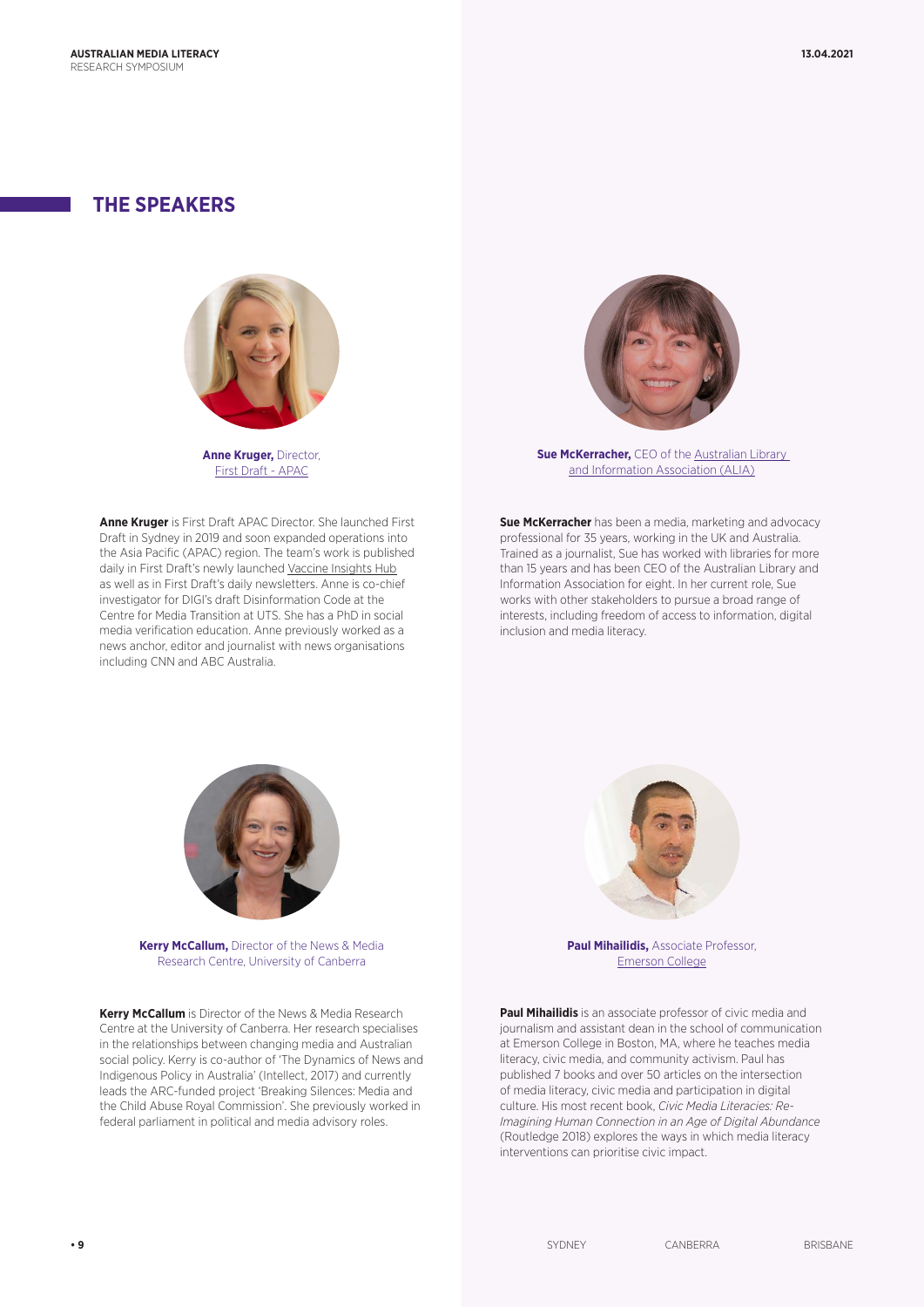

**Moneth Montemayor, Australian** [Teachers of Media, Queensland](https://www.atomqld.org.au)

**Moneth Montemayor** is the President of Queensland chapter of Australian Teachers of Media. She is currently co-chair of the Australian Teachers of Media and serves as a board member of the National Advocates for Arts Education, representing Media Education. Moneth is an experienced Media Literacy educator and has collaborated with SBS Learn, Australian Children's Television Foundation and Matchbox Pictures on several education projects. She is passionate about how media literacy and content creation can enable minority groups to celebrate and share their stories and advocate for their rights to a broad audience.

## **THE SPEAKERS EVENT ORGANISERS**



**[Dr Tanya Notley](https://www.westernsydney.edu.au/ics/people/school_based_researchers/tanya_notley),** Institute for Culture and Society, Western Sydney University

**Tanya Notley** is a Senior Lecturer in the School of Humanities and Communication Arts and a member of the Institute for Culture and Society at Western Sydney University. Tanya is currently a researcher on a number of media literacy and digital inclusion projects and she has published widely on these topics. She has extensive industry experience working in the areas of media literacy, human rights and social justice and she continues to collaborate with organisations working to address these needs. Tanya is a co-founder and the Deputy Chair of the [Australian Media Literacy Alliance](https://medialiteracy.org.au/) (AMLA).



**Aleesha Rodriguez,** PhD student, [Digital Media Research Centre,](https://research.qut.edu.au/dmrc/) QUT

**Aleesha Rodriguez** is a PhD candidate in the Digital Media Research Centre at Queensland University of Technology. Her PhD explores how Tesla's (big) battery (what was, the world's biggest lithium-ion battery) mediates new kinds of sociotechnical relations about Australia's energy future. Aleesha's broader research agenda examines public communication on digital platforms to explore how people and technology mutually and dynamically, shape each other.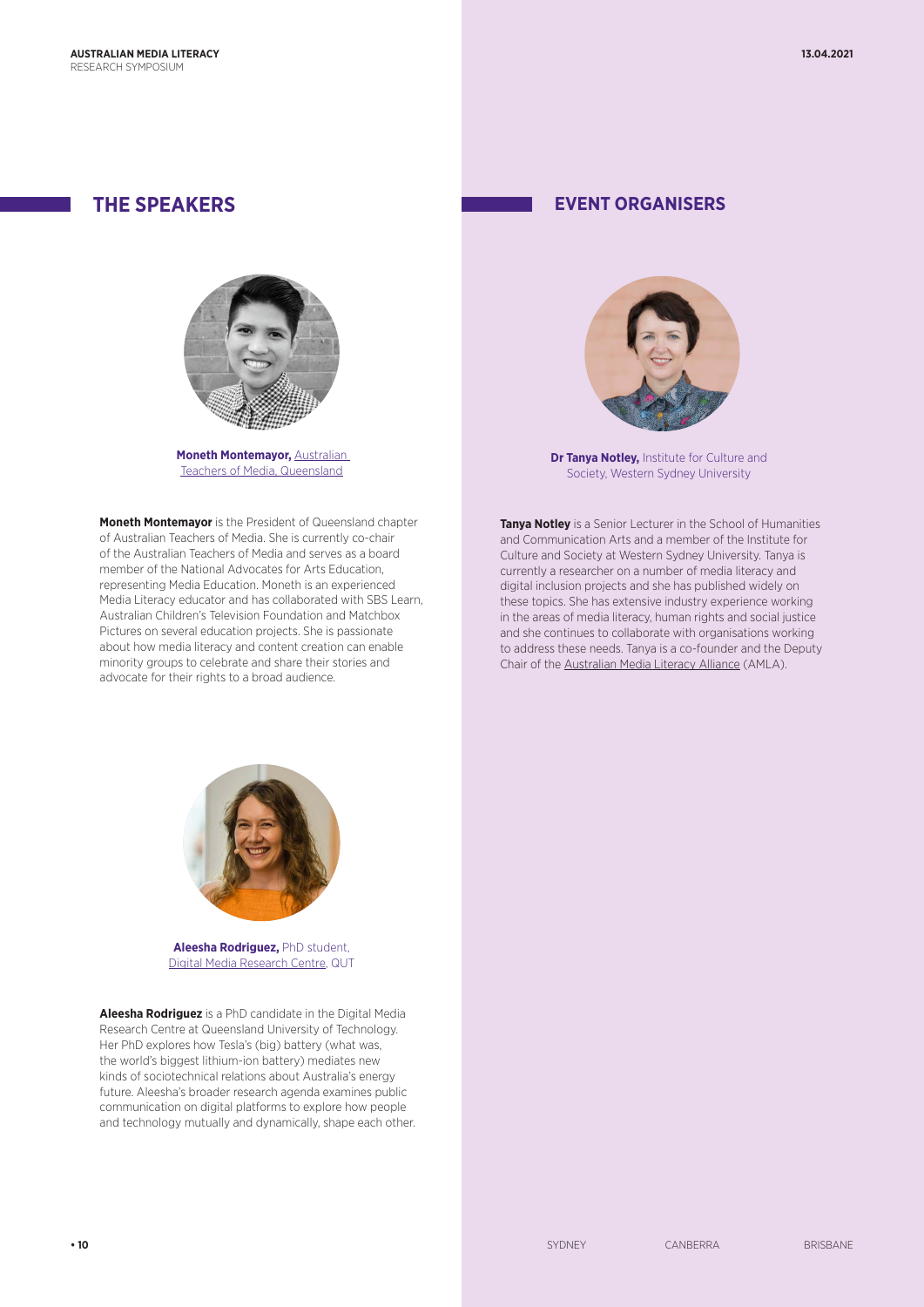## **EVENT ORGANISERS**



**[Professor Michael Dezuanni,](https://staff.qut.edu.au/staff/m.dezuanni)** Digital Media Research Center (DMRC), Queensland University of Technology

**Michael Dezuanni** is Professor in the School of Communication and a Program Leader in the Digital Media Research Centre at Queensland University of Technology. He is a Chief Investigator in the ARC Centre of Excellence for the Digital Child. Michael undertakes research about digital media, literacies and learning in home, school and community contexts. He has been a chief investigator on six ARC Linkage projects with a focus on digital literacy and learning at school, the use of digital games in the classroom, digital inclusion in low income families and in regional and rural Australia, and the use of screen content in formal and informal learning.



**[Professor Sora Park](https://researchprofiles.canberra.edu.au/en/persons/sora-park),** News and Media Research Centre, University of Canberra

**Sora Park** is a Professor of Communication and Associate Dean of Research at the Faculty of Arts & Design, University of Canberra. She was former Director of the News & Media Research Centre. She is the project leader of the *Digital News Report Australia*, and author of *Digital Capital* (2017, Palgrave). She has published widely on the impact of digital technology on audiences, with a special focus on digital and social exclusion and the distribution of opportunities and privileges in society. She has extensive international experience in policy research and consultancy.

## **EVENT LOCATIONS**

### **SYDNEY**

Level 9, Parramatta City Campus Western Sydney University 169 Macquarie St, Parramatta NSW 2150

### **CANBERRA**

Theatrette, National Film & Sound Archive McCoy Cct, Acton ACT 2601

### **BRISBANE**

Level 5, X Block Queensland University of **Technology** 88 Musk Avenue Kelvin Grove, 4059